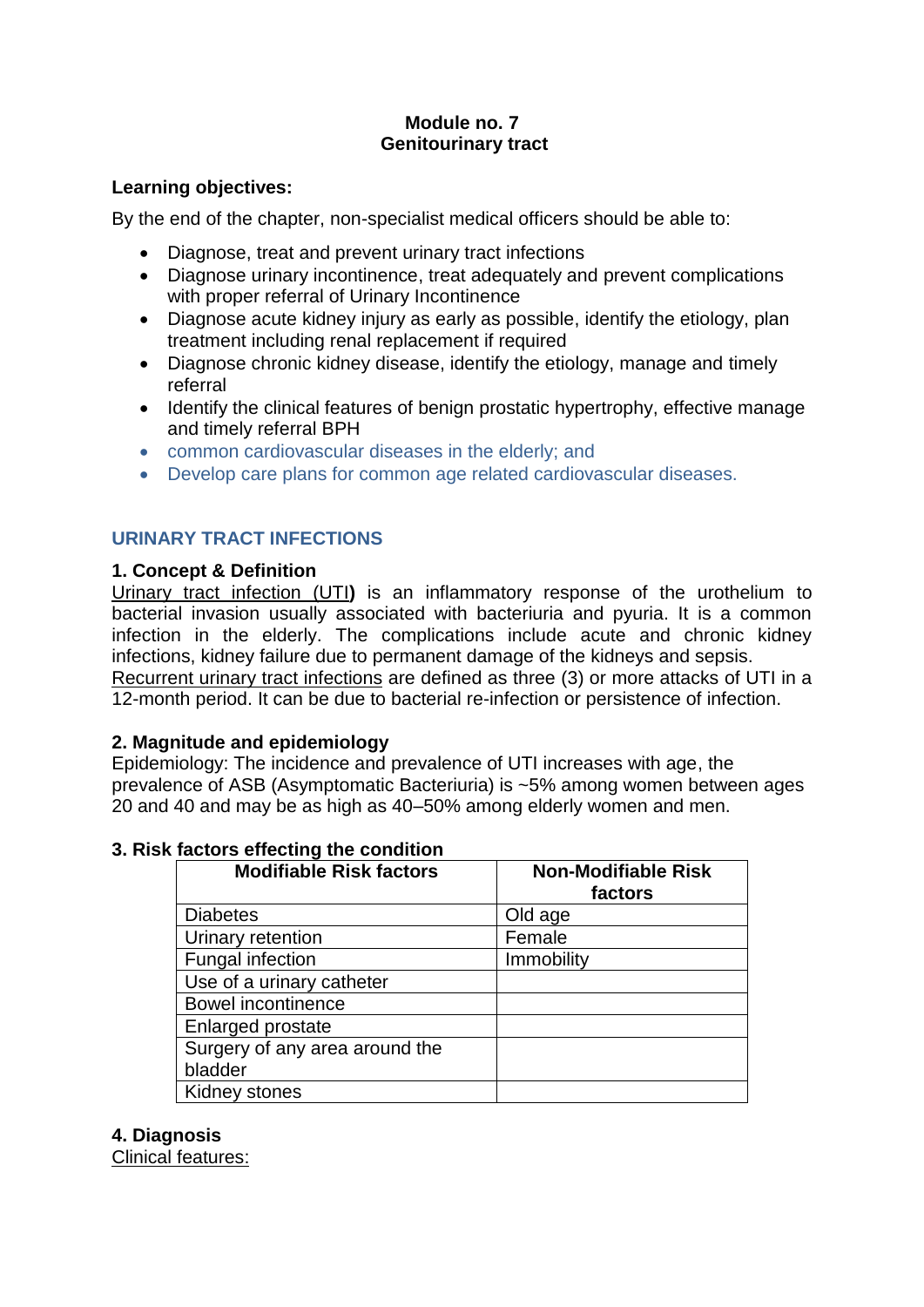The typical signs and symptoms of a UTI include:

| Upper urinary tract                                                                                                                                                                | Lower urinary tract                                                                                                    |
|------------------------------------------------------------------------------------------------------------------------------------------------------------------------------------|------------------------------------------------------------------------------------------------------------------------|
| Fever<br>Night sweats or chills<br>Cloudy urine<br>Blood in urine<br>Strong or foul-smelling urine odor<br>Frequent or urgent need to<br>urinate<br>Pain or burning with urination | • Strangury – intense desire to pass<br>urine after micturition.<br>Pressure in the lower pelvis<br>Loin to groin pain |

Note: Elderly people with serious urinary tract infection **may not exhibit the hallmark sign of fever** because their immune system is unable to mount a response to infection due to the effects of aging.

## **Laboratory Diagnosis:**

#### **Primary care centre**

- 1. Urine examination is routinely done to see for pus cells, RBC's, albumin, glucose.(Note: to collect early morning mid-stream urine sample)
- 2. Blood glucose

## **Secondary/Tertiary care centre**

- 1. Urine culture
- 2. Other Investigations: include Ultrasound and CT scan in selected patients.

#### **5. Differential Diagnosis, Treatment and Management**

| <b>Diagnosis</b>                | <b>Treatment</b>                         |
|---------------------------------|------------------------------------------|
| Acute cystitis                  | Cephalexin, nitrofurantoin               |
| Pyelonephritis                  | Ampicillin, ciprofloxacin                |
| <b>Prostatis</b>                | Ampicillin, ciprofloxacin                |
| <b>Urethritis</b>               | Azithromycin or Doxycyline               |
| Catheter associated UTI (CAUTI) | Avoid insertion of unnecessary catheters |
| Candiduria                      | Fluconazole                              |
| Asymptomatic bacteruria         | No treatment required in elderly         |

#### **Indications for Referral**

- Fever persisting for more than 24 hours
- Fall in blood pressure
- Complicated or recurrent UTI
- Persistent Hematuria and Pneumaturia
- Voiding dysfunction
- When surgical treatment is required
- Patient developing sepsis

#### **6. Communications about myths with clarifications**

**You can get a UTI from holding your bladder too long, or too often?**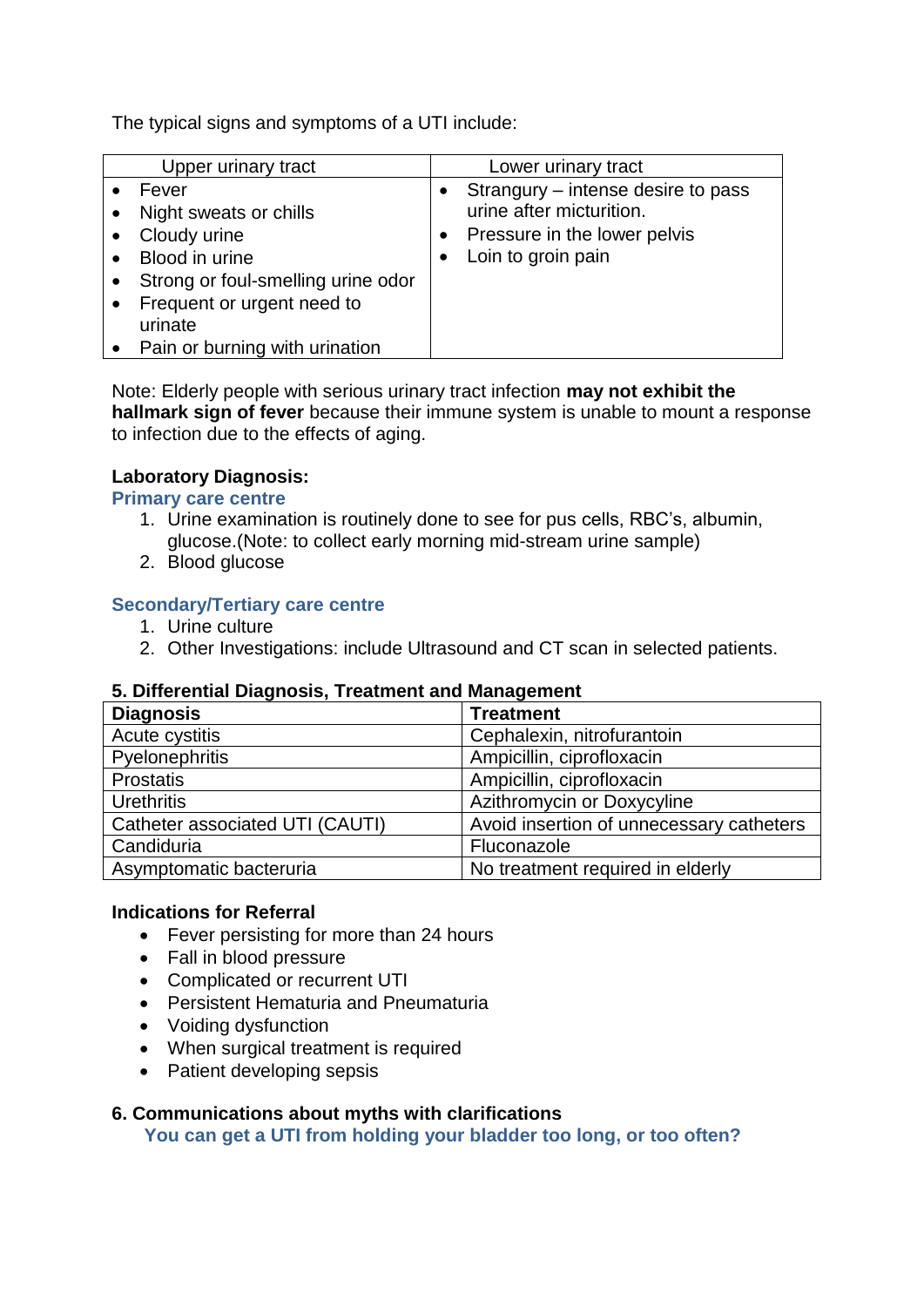True. One of the best ways to prevent UTIs is urinating. Bacteria reach the bladder by traveling up the urethra. If you don't regularly flush out the bacteria it can multiply in the bladder causing an infection.

#### **Emptying your bladder immediately after intercourse can help prevent UTIs?**

True. That's very important. You should always empty your bladder immediately after intercourse to help flush out any bacteria that may have entered the urethra. This is especially important if you suffer from frequent UTIs.

## **Men don't get UTIs?**

Untrue. It's rare, but it's still possible. In most cases of UTIs in men, there is some other issue, such as the inability to empty the bladder due to an enlarged prostate, or the person has kidney stones. Women are more prone to UTIs because they have a shorter urethra which allows bacteria to travel to the bladder more quickly.

## **7. Follow up and expected progress including referral**

Follow-up care — If symptoms resolve in healthy individuals then no need of follow up. Pregnant women are usually asked to have a repeat urine culture one to two weeks after treatment has ended to make sure the bacteria are no longer in the urine.

## **8. References**

- 1) Harrisons Principle of Internal Medicine 18th edition
- 2) Davidsons Principles and Practice of Medicine 20<sup>th</sup> edition
- 3)CMDT 54th edition

## **URINARY INCONTINENCE**

#### **1. Concept & Definition**

Urinary incontinence is defined as any involuntary urinary leakage. The prevalence of urinary incontinence (UI) increases with age

#### **2. Magnitude and epidemiology**

It affects 15% of women and 10% of men aged above 65 years. The primary impact of UI is on quality of life.

| <b>Transient incontinence-Risk</b><br>factors<br>(DIAPPERS) | <b>Chronic incontinence-Risk factors</b>                                          |
|-------------------------------------------------------------|-----------------------------------------------------------------------------------|
| <b>Delirium</b>                                             | Urge (Compelling, sudden urgency to<br>void urine)                                |
| Infection (UTI)                                             | Stress (Increase intra abdominal<br>pressure)                                     |
| <b>Atrophic vaginitis</b>                                   | Overflow (Incomplete micturition,<br>high volume of residual urine in<br>bladder) |

#### **3. Risk factors effecting the condition**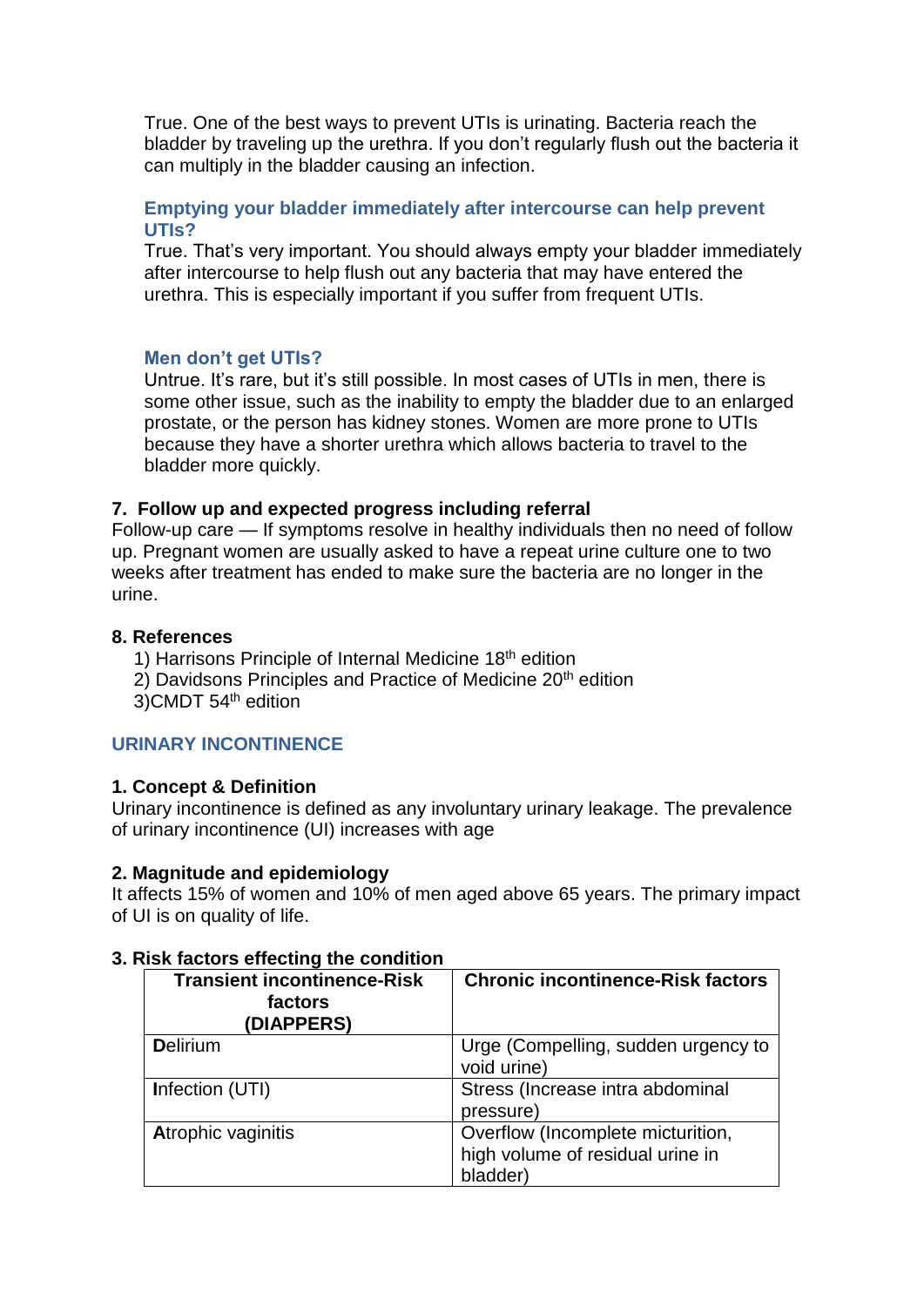| Polyuria                             | Functional (cognitive decline/ mobility<br>restriction interfere with toileting<br>skills) |
|--------------------------------------|--------------------------------------------------------------------------------------------|
| <b>Pharmaceutical (drug induced)</b> | Mixed incontinence (Any of the<br>above)                                                   |
| <b>Endocrine (Diabetes)</b>          |                                                                                            |
| <b>Restricted mobility</b>           |                                                                                            |
| <b>Stool Impaction</b>               |                                                                                            |

# **4. Diagnosis**

History and clinical examination

| History                                                                                                                                                                                    | Clinical examination                                                                                                                                                                                                                                                                                                              |
|--------------------------------------------------------------------------------------------------------------------------------------------------------------------------------------------|-----------------------------------------------------------------------------------------------------------------------------------------------------------------------------------------------------------------------------------------------------------------------------------------------------------------------------------|
| <b>Onset of Urinary Incontinence</b>                                                                                                                                                       | Abdominal Examination: Look for<br>$\bullet$                                                                                                                                                                                                                                                                                      |
| Frequency                                                                                                                                                                                  | mass, distended bladder                                                                                                                                                                                                                                                                                                           |
| Volume                                                                                                                                                                                     | PR Examination: Prostate size &<br>$\bullet$                                                                                                                                                                                                                                                                                      |
| Timing                                                                                                                                                                                     | consistency, Anal sphincter tone,                                                                                                                                                                                                                                                                                                 |
| Associated factors or events.                                                                                                                                                              | <b>Faecal impaction</b>                                                                                                                                                                                                                                                                                                           |
| voiding habits (voiding/incontinence<br>diary) Assessment of mobility and<br>mental status<br>Living conditions and social<br>environment.<br>Elderly female –ask for uterine<br>prolapse. | PV Examination (Female): Look<br>$\bullet$<br>for incontinence while coughing,<br>Pelvic mass and laxity of pelvic<br>floor, prolapse of Uterus<br>Neurological examination: For<br>$\bullet$<br>higher functions.<br>CVS: Look for signs of Heart<br>$\bullet$<br>failure<br>RS: Look for signs of chronic<br>$\bullet$<br>cough |

## **Laboratory Diagnosis:**

## **Primary care centers**

- Urine examination is routinely done to see for pus cells, RBC's, albumin, casts, glucose.(Note: to collect early morning mid-stream urine sample)
- Blood test: Glucose

## **Secondary care centres/ Tertiary centres**

- Urine cultures, Renal function tests
- Pelvic ultrasound: Focus on Kidney, Ureters Bladder, Prostate and genitalia and postvoid residual urine volume
- Other tests: Urodynamic testing, cystogram, cystoscopy

## **5. Differential Diagnosis and Treatment**

- 6. Management
	- a) Non-pharmacological management

 1. **Behavioral therapy:** Patient education on Bladder training, scheduled bathroom trips, limitation of fluid intake in daytime, avoiding strenuous exercise,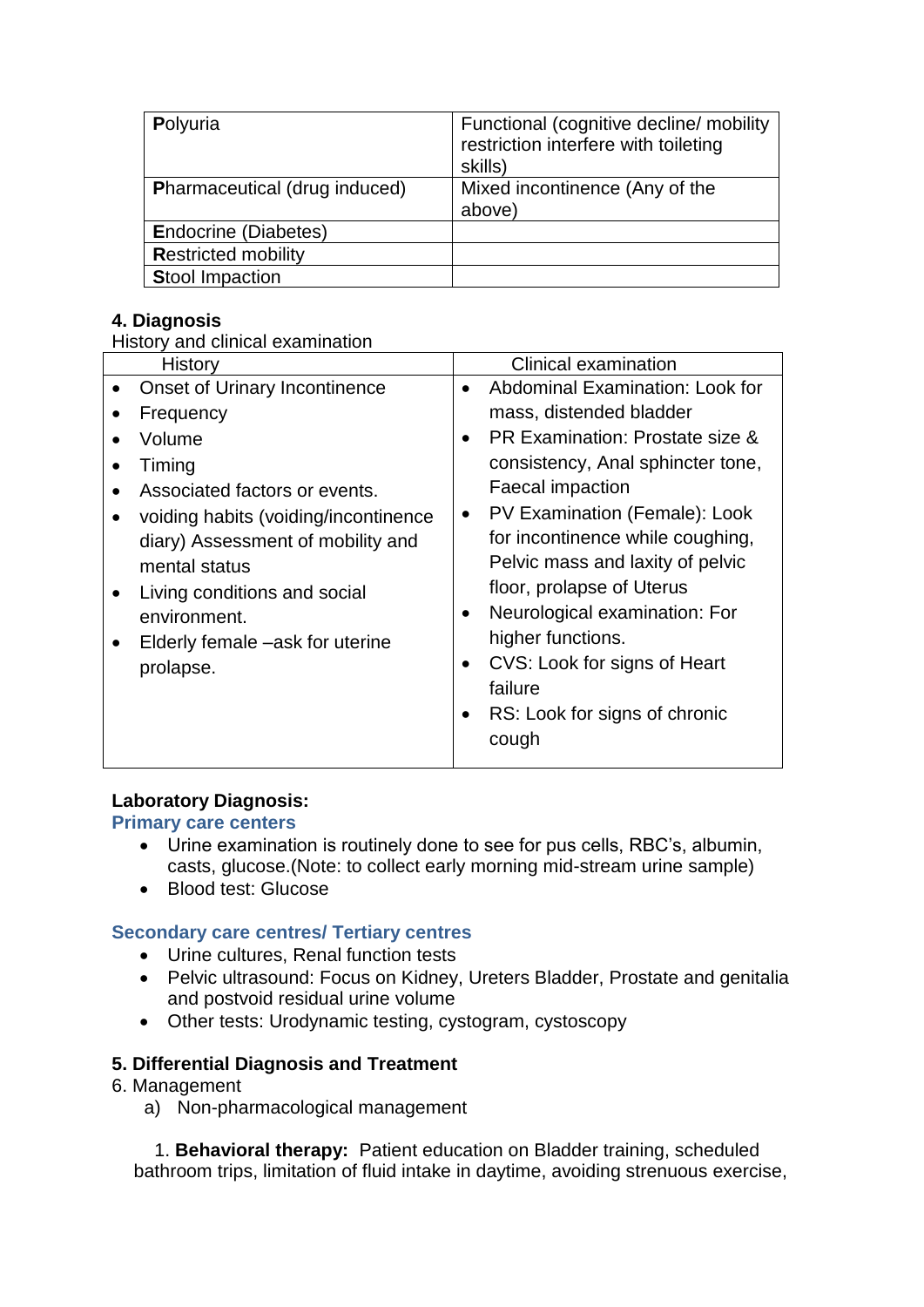limiting coffee, tea, carbonated drinks and practicing relaxation techniques, Pelvic floor muscle strengthening exercises.



# **2. Medications:**

*Antibiotics* **:** UTI is a common cause of incontinence. Treat with antibiotics. *Anticholinergic Drugs-*Treatment of urge UI and overactive bladder is Oxybutynin

Other Agents: Dicyclomine, Imipramine Estrogen vaginal cream, ring, or patch is used in post-menopausal women

# **3. Medical devices**

## *Pessary*

This is an intra-vaginal device that supports the bladder, and useful in stress incontinence.

## **4. Surgery**

Recommended when all other measures fail

## **5. Criteria for referral to the higher center**

## **Indications for Referral**

- Any incontinence apart from stress and functional needs to be evaluated at secondary hospital before starting medication
- Mismatch between symptoms and test results
- When complex testing is required like video urodynamic studies
- Voiding dysfunction
- When surgical treatment is required.

## **6. Communications about myths with clarifications**

#### **Drinking less liquid will cure Urinary Incontinence.**

Untrue. Limiting your liquid intake can lead to more concentrated urine, which can irritate your bladder and heighten your Urinary Incontinence and also chances of UTI.

## **Sounds or thoughts can trigger trouble**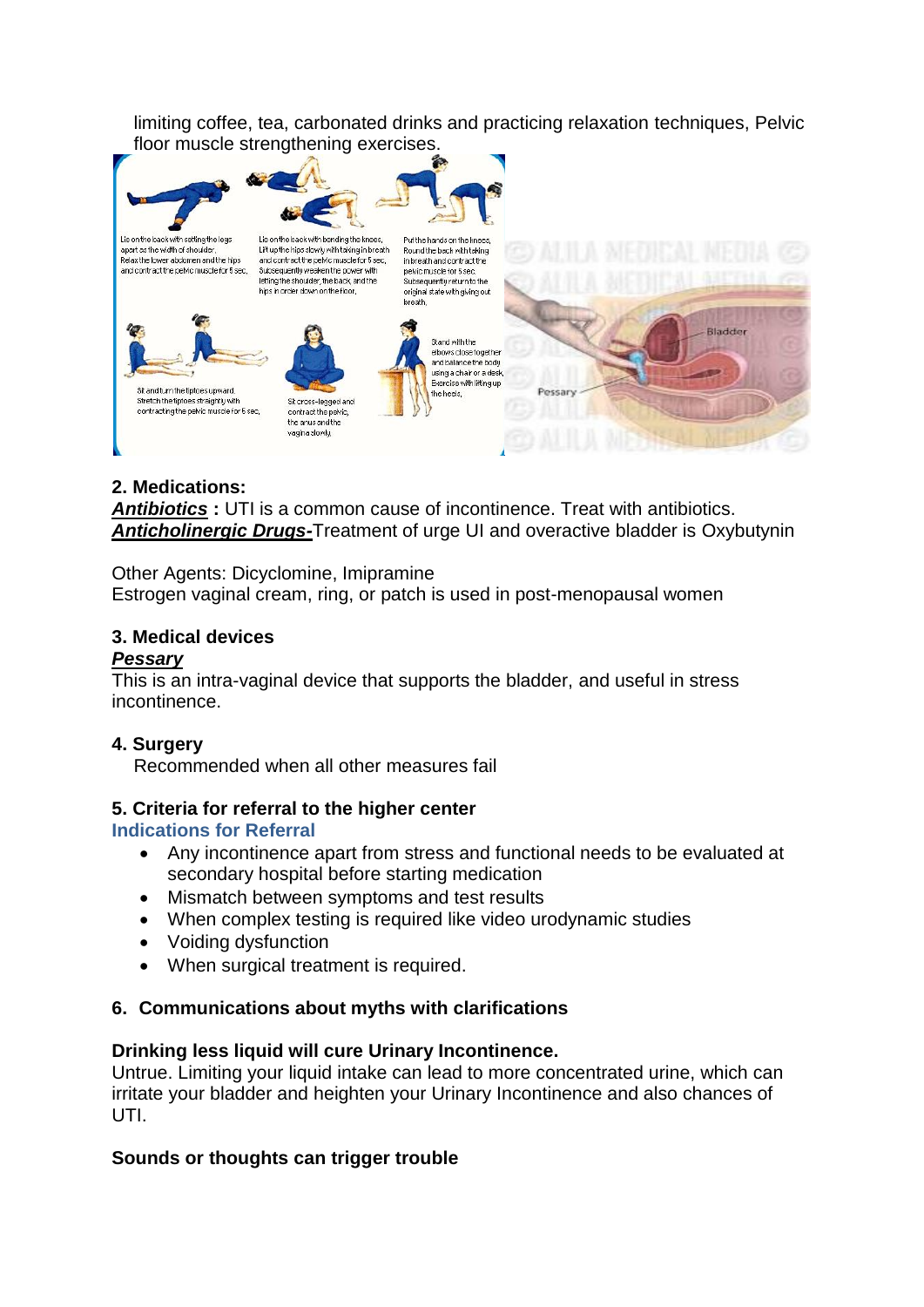True. It's not only coughing, laughing, or jumping up and down that can cause people to leak urine; about 3 out of 10 people with incontinence have urge incontinence, which is different from stress incontinence.

## **Only older people get it**

Untrue. Although incontinence risk goes up as you age, anyone can experience symptoms at any time.

## **7. Follow up and expected progress including referral**

Behavioral therapy (bladder training and pelvic muscle exercises) is effective in reducing urge and stress UI. Therefore, regular follow up is needed.

## **8. References**

- 1) Harrisons Principle of Internal Medicine 18<sup>th</sup> edition
- 2) Davidsons Principles and Practice of Medicine 20<sup>th</sup> edition
- 3)CMDT 54th edition

# **ACUTE KIDNEY INJURY**

## **1. Concept & Definition**

Acute kidney injury (AKI), also referred to as acute renal failure, describes the situation where there is a sudden and often reversible loss of renal function, which develops over days or weeks and is usually accompanied by a reduction in urine volume and increase in nitrogenous waste products and is usually measured by Blood urea and Serum Creatinine and associated dysregulation of fluid, electrolyte and acid base homeostasis.

#### **2. Magnitude and epidemiology**

The incidence of acute kidney injury (AKI) is high in the elderly, who comprise an ever-growing segment of the population. AKI is common (8-16% of hospital admissions), serious (fourfold increased hospital mortality), and many aspects of its natural history remain uncertain. AKI in the elderly is associated with an increased risk of mortality, morbidity, prolonged length of stay, and progression to chronic kidney disease.

## **3. Risk factors effecting the condition**

**Causes of AKI: Prerenal, renal, postrenal**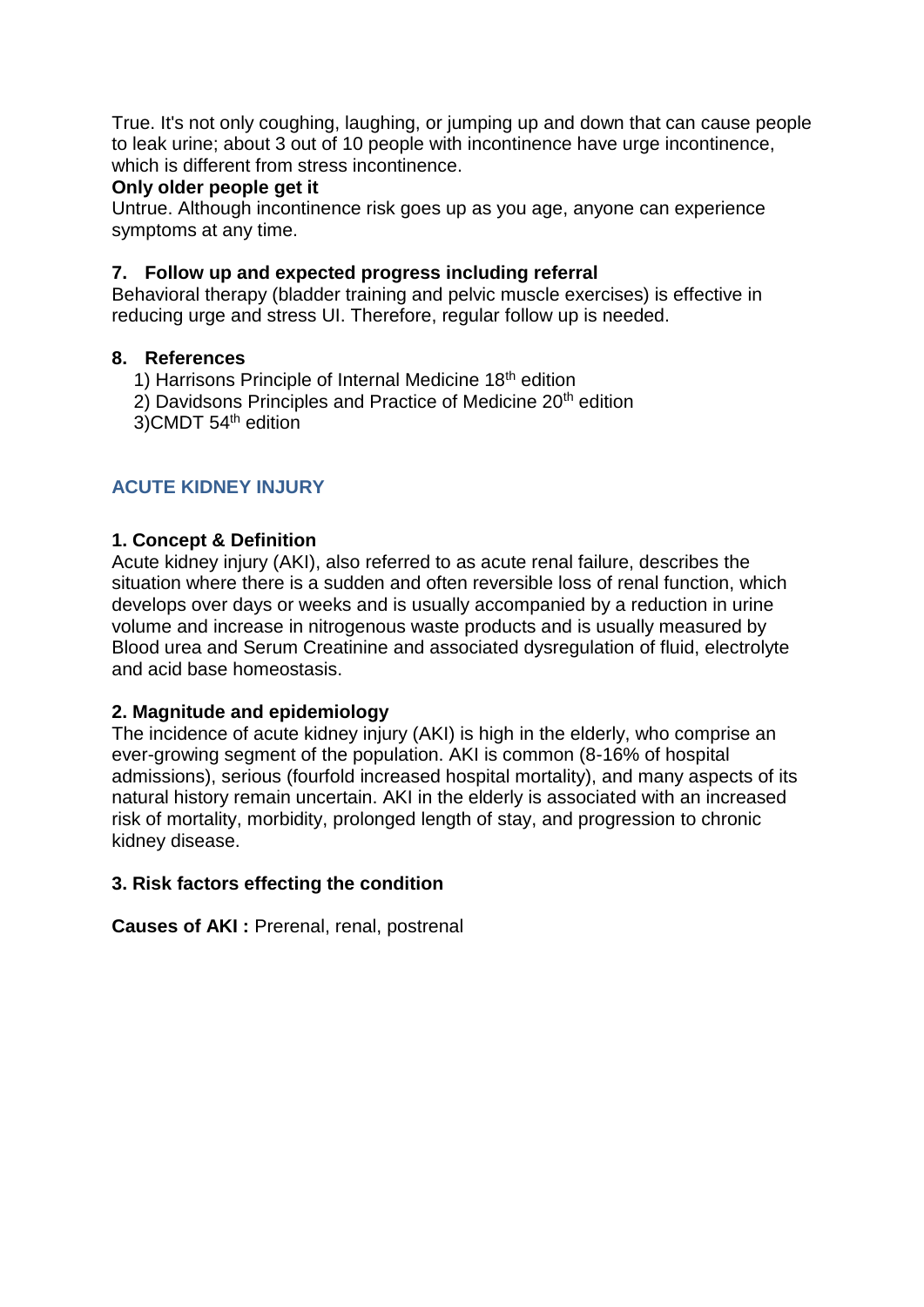

| <b>Modifiable Risk factors</b>            |   | <b>Non-Modifiable Risk</b><br>factors |
|-------------------------------------------|---|---------------------------------------|
| Being hospitalized, especially for a      | ٠ | Old age                               |
| serious condition that requires intensive | ٠ | <b>Family history</b>                 |
| care                                      |   |                                       |
| Blockages in the blood vessels in your    |   |                                       |
| arms or legs (peripheral artery disease)  |   |                                       |
| <b>Diabetes</b>                           |   |                                       |
| High blood pressure                       |   |                                       |
| <b>Heart failure</b>                      |   |                                       |
| Liver diseases                            |   |                                       |

## **4. Diagnosis**

## Clinical features:

Early recognition and intervention is important in AKI to salvage the patient.

| <b>History</b>                |           | <b>Clinical examination</b>      |
|-------------------------------|-----------|----------------------------------|
| Type and duration of symptoms | $\bullet$ | Signs of sepsis                  |
| Estimation of volume of urine |           | Volume status- dehydration,      |
| History of UTI, Renal stone   |           | oedema                           |
| History of NSAIDS,            | $\bullet$ | Signs of CCF                     |
| antihypertensives(ACEI, ARB)  | ٠         | Signs of hepatic failure         |
| Aminoglycosides use           | ٠         | Skin and pulmonary manifestation |
| Radio contrast dye use        |           | of primary systemic disease      |
|                               | $\bullet$ | Mass in the flank or a distended |
|                               |           | bladder                          |
|                               |           |                                  |

## **Laboratory Diagnosis:**

#### **Primary care centre**

- 1 Urine examination is routinely done to see for pus cells, RBC's, albumin, casts, glucose.(Note: to collect early morning mid-stream urine sample)
- 2 Blood glucose level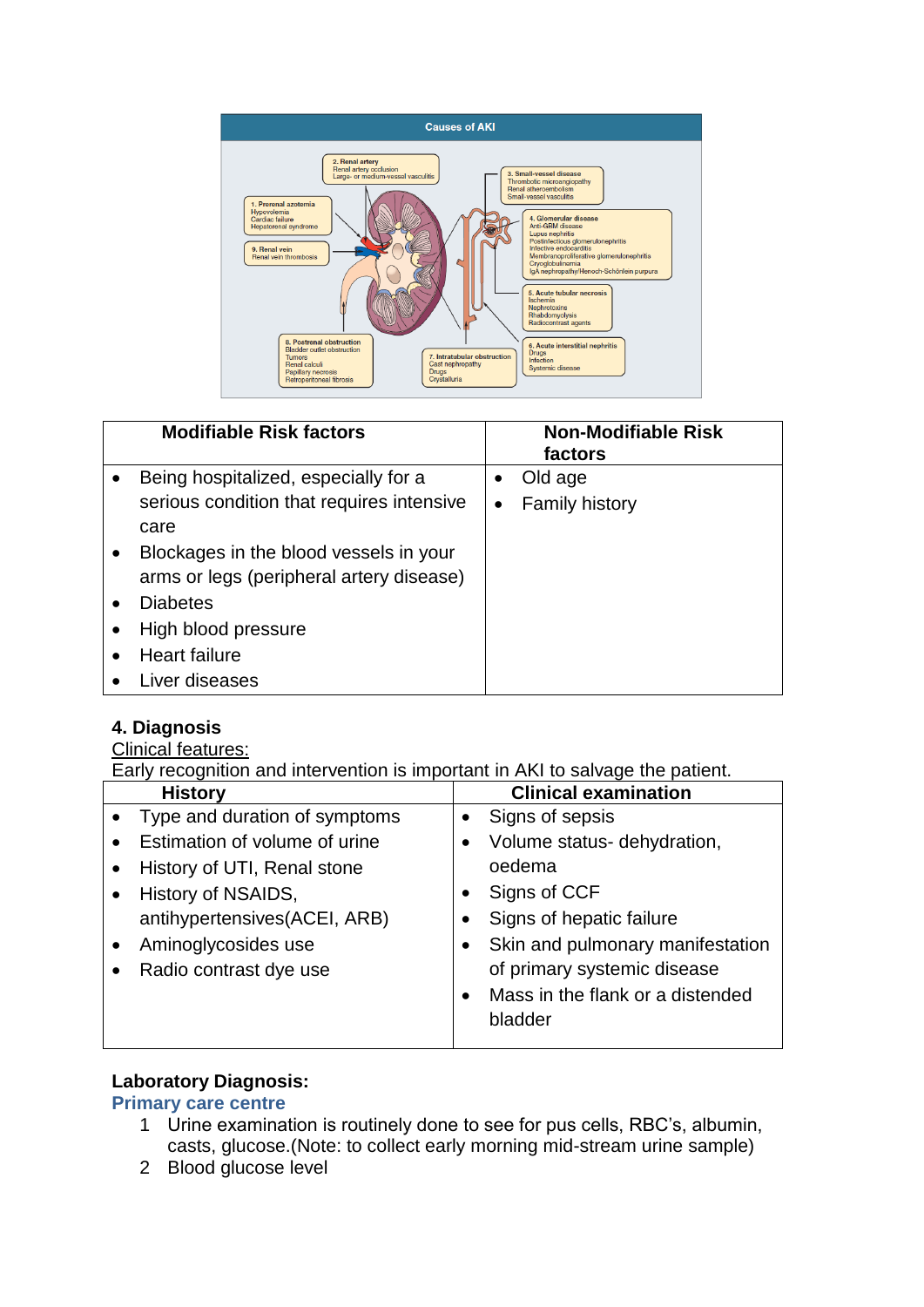## **Secondary/Tertiary care centre**

- 1 Urine culture
- 2 Renal function tests, Blood Urea, Serum Creatinine, Electrolytes, Albumin, complete blood count, sputum (infections).
- 3 Other Investigations: include Ultrasound and CT scan in selected patients.

## **5. Differential Diagnosis**

- Blood clots in the veins and arteries in and around the kidneys
- Cholesterol deposits that block blood flow in the kidneys
- Glomerulonephritis, inflammation of the tiny filters in the kidneys (glomeruli)
- Hemolytic uremic syndrome, a condition that results from premature destruction of red blood cells
- Infections
- Lupus, an immune system disorder causing glomerulonephritis
- Medications, such as certain chemotherapy drugs, antibiotics, dyes used during imaging tests

## **6. Management**

#### **General Measures**

- Regardless of the nature of an insult, haemodynamic stabilization with optimization of the cardiac output and blood pressure is the key in prevention of AKI. This maintains the renal perfusion and avoids further insult.
- Maintain fluid and Electrolyte balance
- Avoid nephrotoxic agents (e.g., ACE inhibitors, ARBs, NSAIDs, aminoglycosides)
- Identify and treat the underlying cause Initiation of renal replacement therapy when indicated.

## **Indications for referral:**

- Since AKI is treatable condition in most of the cases, early identification, appropriate investigations and treatment with fluid correction and antibiotics may be done. If no adequate response they have to be referred to higher centres.
- Requiring renal replacement therapy

## **7. Communications about myths with clarifications**

#### **All types of acute kidney diseases are irreversible**

Untrue. Acute kidney injury is potentially reversible if detected early & treated adequately.

#### **Once dialysis in kidney disease starts then it is life long**

Untrue. No. In acute kidney injury patient's dialysis can be stopped after recovery of renal functions either partially or completely.

## **8. Follow up and expected progress including referral**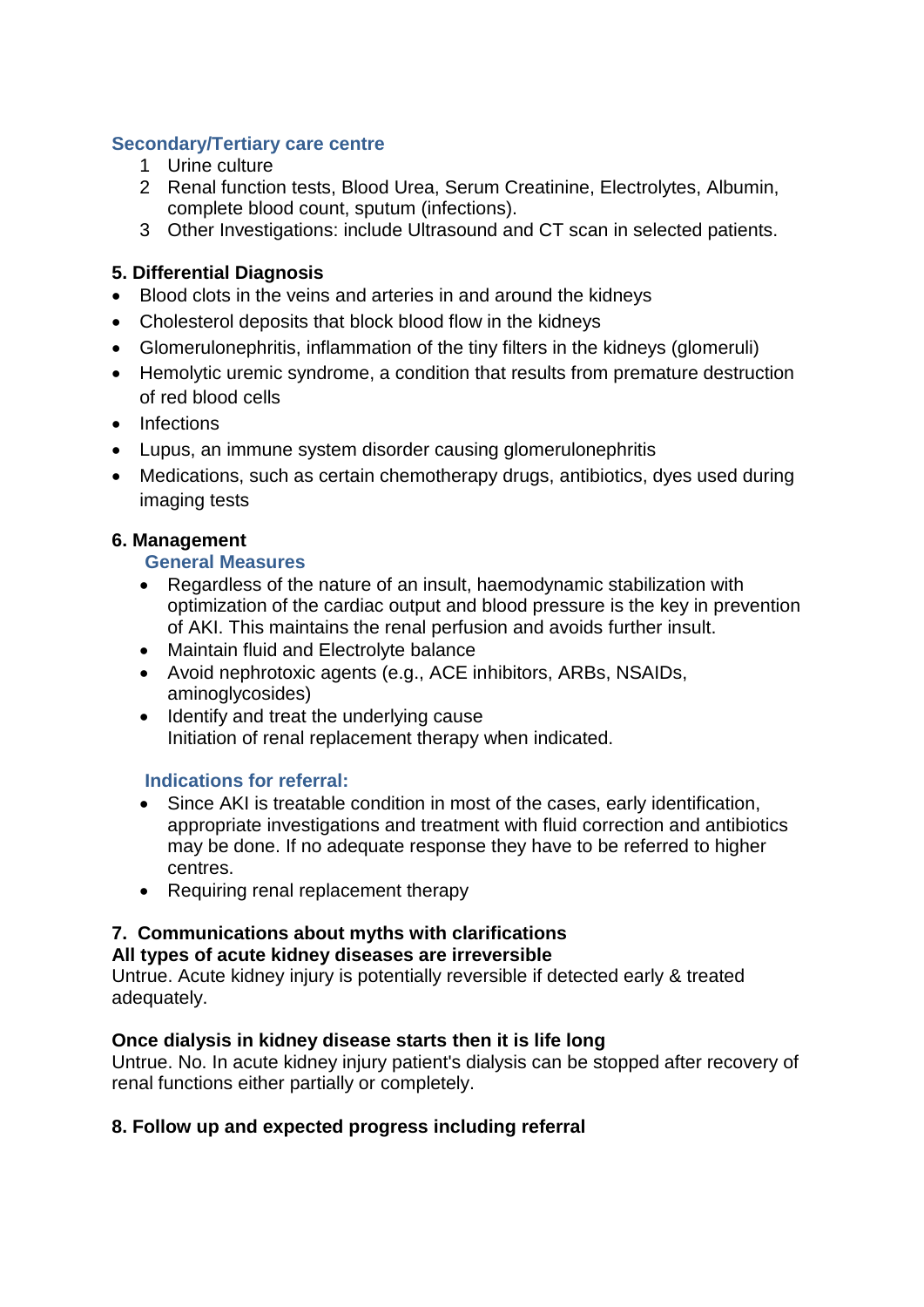Inspite of complete cure for the acute kidney injury there needs to be periodical nephrologist visit once in a year. Any symptoms of complication/acute kidney injury even after treatment completion should be referred immediately.

#### **9. References**

- 1) Harrisons Principle of Internal Medicine 18<sup>th</sup> edition
- 2) Davidsons Principles and Practice of Medicine 20<sup>th</sup> edition
- 3)CMDT 54th edition

## **CHRONIC KIDNEY DISEASE**

## **1. Concept & Definition**

Chronic kidney disease (CKD), previously termed chronic renal failure, refers to an irreversible deterioration in renal function that usually develops over a period of years. Initially, it manifests only as a biochemical abnormality but, eventually, loss of the excretory, metabolic and endocrine functions of the kidney leads to the clinical symptoms and signs of renal failure, collectively referred to as uraemia. Diabetic Nephropathy, Glomerulonephritis and Hypertension associated CKD are common causes of CKD

## **2. Magnitude and epidemiology**

Prevalence of CKD is increasing along with increase in life expectancy and prevalence of life style diseases. In India, 6.3% prevalence of CKD stage 3 has been reported. Also, diabetes and hypertension today account for 40–60% cases of CKD.

| <b>Modifiable Risk factors</b> | <b>Non-Modifiable Risk factors</b> |  |
|--------------------------------|------------------------------------|--|
| <b>Diabetes</b>                | Old age                            |  |
| Hypertension                   | <b>Family history</b>              |  |
| Obesity                        |                                    |  |
| Smoking                        |                                    |  |
| Heart problems                 |                                    |  |
| History of acute injury        |                                    |  |

## **3. Risk factors effecting the condition**

#### **4. Diagnosis**

## Clinical features:

CKD is initially without specific symptoms and is generally only detected as an increase in [serum creatinine](https://en.wikipedia.org/wiki/Creatinine#Serum_creatinine) or protein in the urine, incidentally.

| <b>Upper urinary tract</b>            | Lower urinary tract                             |
|---------------------------------------|-------------------------------------------------|
| As the kidney function decreases, the | Strangury – intense desire to pass<br>$\bullet$ |
| patient presents with                 | urine after micturition.                        |
| Oliguria                              | Pressure in the lower pelvis                    |
| Volume overload                       | Loin to groin pain                              |
| Hypertension                          |                                                 |
| Anaemia                               |                                                 |
| Electrolyte disturbances              |                                                 |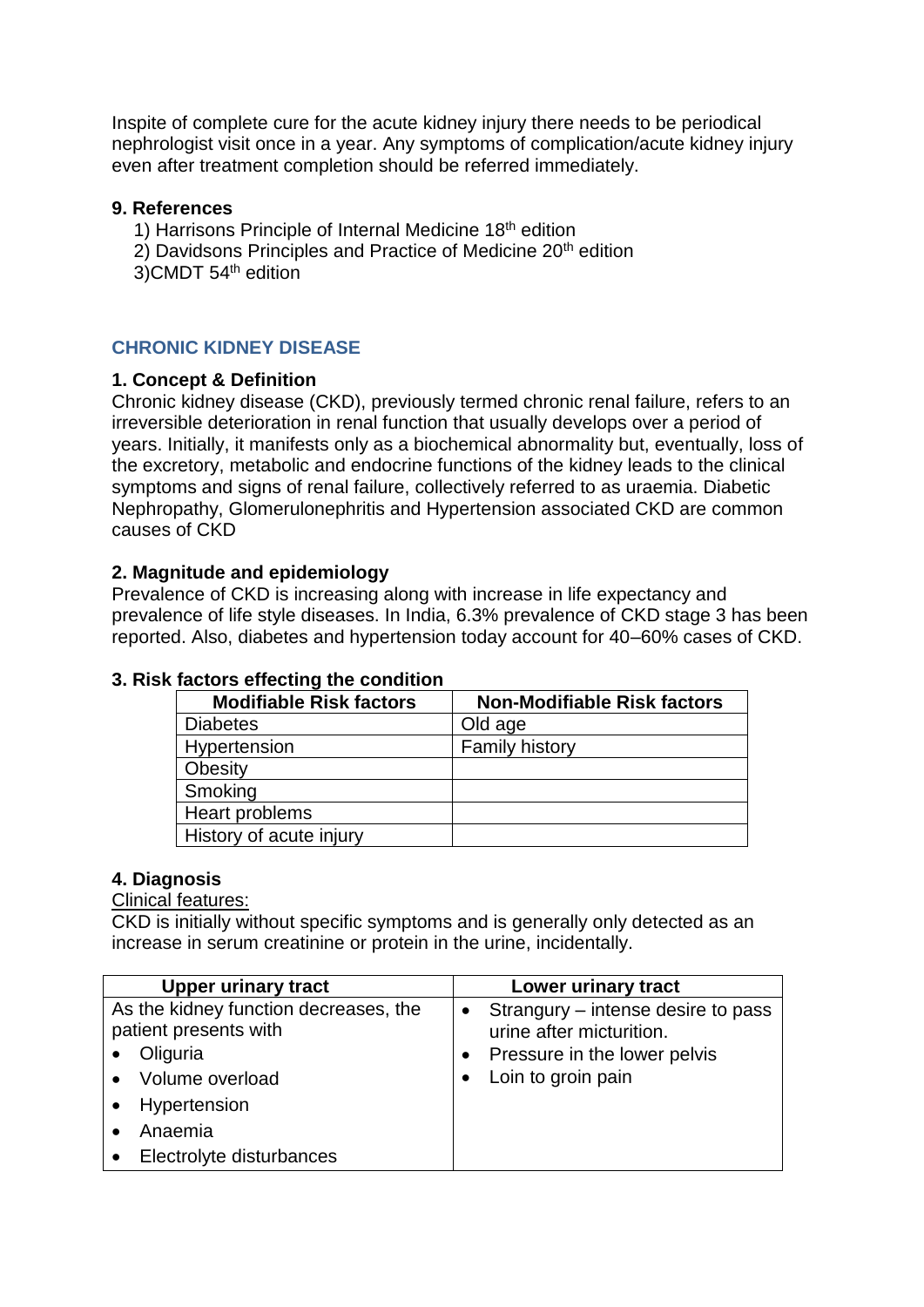| $\epsilon$ | Edema |  |
|------------|-------|--|
|            |       |  |

# **Laboratory investigations**

**Primary care centre**

Urine examination is routinely done to see for pus cells, RBC's, albumin, casts, glucose.(Note: to collect early morning mid-stream urine sample)

# **Secondary care centre/Tertiary care centres**

Blood Urea, Serum Creatinine, Serum Albumin, Ultrasound, RFT, Serum Electrolytes and CT scan in selected cases.

## **5. Differential Diagnosis and Treatment**

- Diabetic nephropathy
- Hypertensive nephrosclerosis
- Ischemic nephropathy
- Obstructive uropathy
- Nephrotic syndrome
- Glomerulonephritis

## **6. Management**

**Prevention**

- Strict control of DM and hypertension
- Avoidance of injudicious use of NSAIDS
- Optimal fluid management

## **Conservative therapy for CKD:**

- Diet modification: reduction of protein (0.6 gm/kg body weight), reduction of salt and fluid intake
- Diuretics
- Calcium supplements with calcitriol
- Correction of Anemia

#### **Indications for Referral:**

- Proteinuria with hematuria
- Refractory hypertension
- Fluid overload not responding to diuretics
- Shortness of breath with acidotic breathing
- Recurrent hypoglycemias
- Moderately anemic
- Suspected renal artery stenosis
- Patient requiring renal replacement therapy

## **7. Communications about myths with clarifications**

**If you are at risk for kidney disease, there is nothing you can do about it.**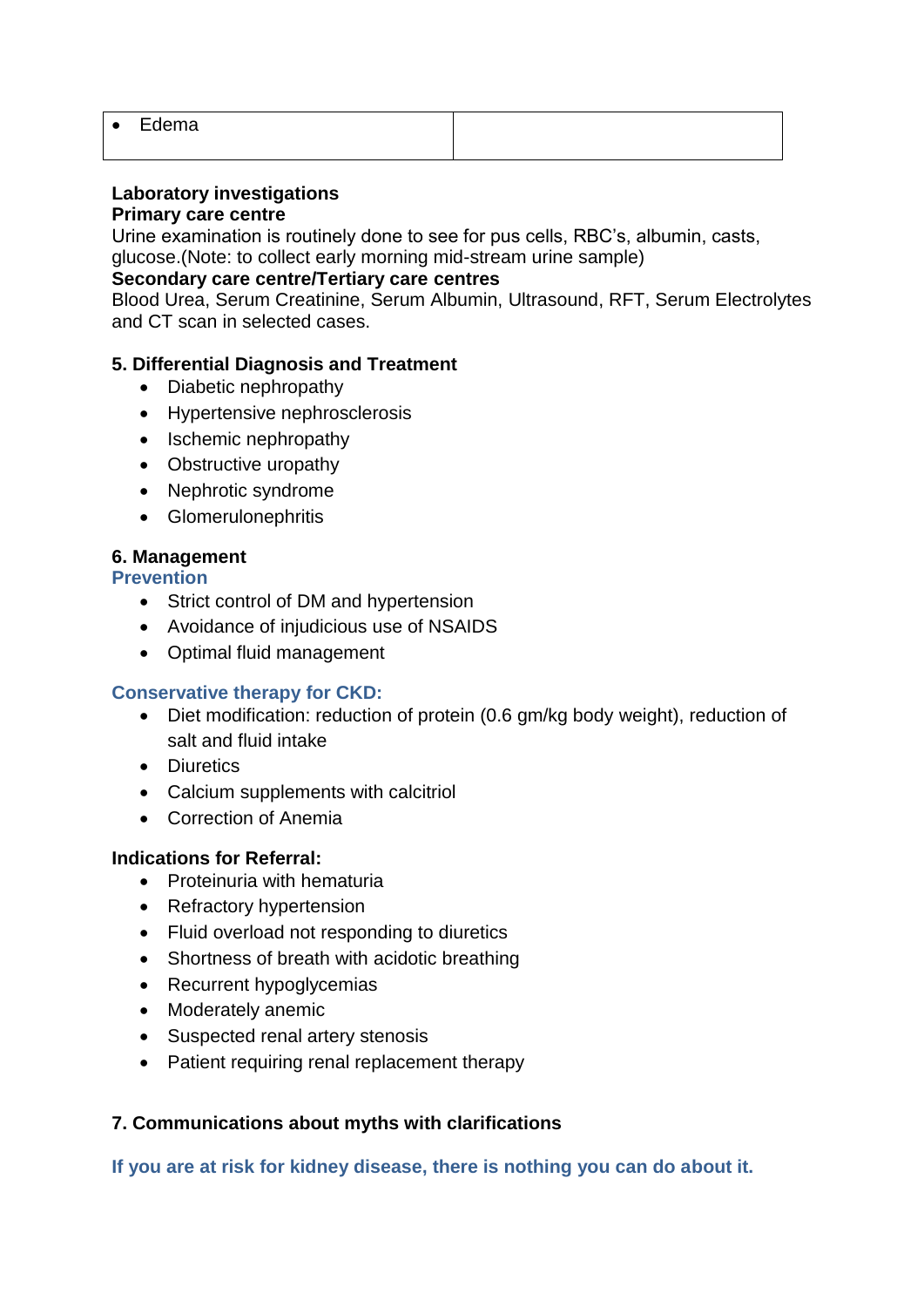Untrue. Not everyone who is at risk will get kidney disease. You can help protect your kidneys. Eat healthy, get regular exercise, control blood pressure and blood sugar, keep a healthy weight, quit smoking, and don't overuse pain medications like ibuprofen.

## **The only treatment for kidney disease is dialysis**

Not everyone with kidney disease needs dialysis. Dialysis or a kidney transplant is only needed if your kidney disease gets worse and progresses to kidney failure.

#### **8. Follow up and expected progress including referral**

Even though chronic kidney disease has no cure. Treatment usually consists of measures to help control signs and symptoms, reduce complications, and slow progression of the disease. Refer to the higher centre if you cannot manage the symptoms.

## **9. References**

- 1) Harrisons Principle of Internal Medicine 18th edition
- 2) Davidsons Principles and Practice of Medicine 20<sup>th</sup> edition
- 3)CMDT 54th edition

# **BENIGN PROSTATIC HYPERTROPHY**

## **1. Concept & Definition**

Benign prostatic hypertrophy (BPH) is benign (non-cancerous) enlargement of prostate which occurs after 50 years, usually between 60 and 70 years. The enlarged prostate impinges on the [urethra](https://en.wikipedia.org/wiki/Urethra) and increase resistance to flow of urine from the bladder and cause the urinary symptoms.

## **2. Magnitude and epidemiology**

BPH is a common and progressive disease of aging men and the prevalence of BPH increases with age. Around 50% of men above 65 years of age (more than 80% among men 70-79 years of age) suffer some symptoms of BPH. Over the coming years, however, an increasing number of patients may report prostatic problems as the world's population is aging.

#### **3. Objectives of the Modules**

After reading this section we should be able to:-

i) Identify the clinical features of BPH

ii) Early diagnosis and management of BPH

iii) Rule out prostatic cancer

## **4. Risk factors effecting the condition**

| <b>Modifiable Risk factors</b> | <b>Non-Modifiable Risk</b><br>factors |
|--------------------------------|---------------------------------------|
| <b>Diabetes</b>                | Old age                               |
| <b>Diet</b>                    | Male                                  |
| Obesity                        | <b>Family history</b>                 |
| Hypertension                   |                                       |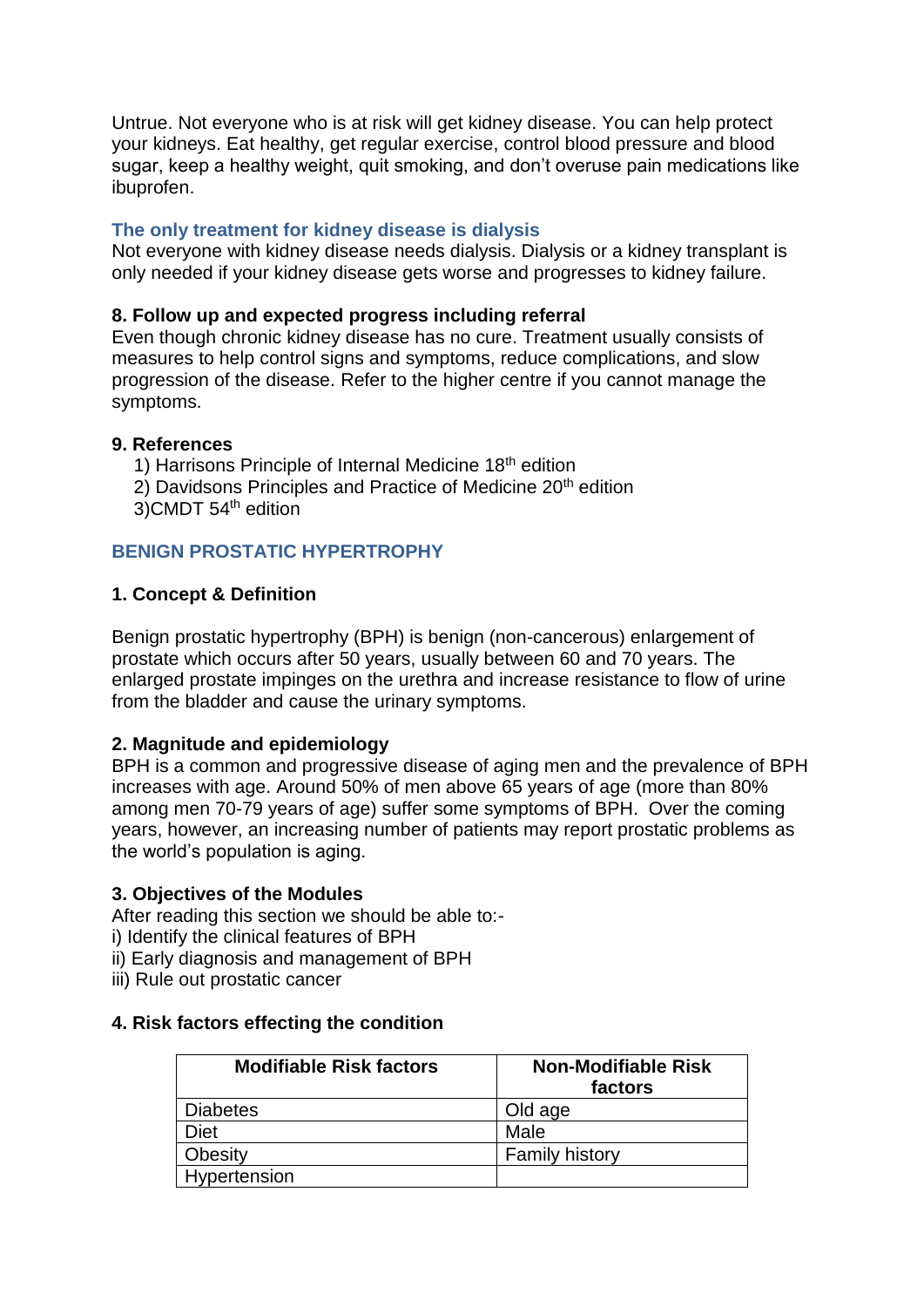| Smoking           |  |
|-------------------|--|
| Enlarged prostate |  |

# **5. Diagnosis CLINICAL FEATURES:**

It usually involves median and lateral lobes or one of them. It involves adenomatous zone of the prostate. Median lobe enlarges into the bladder and lateral zone narrows the urethra causing obstruction and hence the symptoms.



| <b>Obstructive symptoms-</b> | Irritative symptoms-          | <b>Other symptoms</b>      |
|------------------------------|-------------------------------|----------------------------|
| i)Weakness of urinary        | i) Urinary urgency (intense   | i)Hematuria                |
| stream                       | desire to pass urine)         | ii)Urinary tract infection |
| ii) Hesitancy (delay in      | ii)Frequency (passage of      | iii)Urinary retention      |
| starting urination)          | urine many times in day or    | iv)Bladder calculi         |
| iii)Terminal dribbling       | night)iii)Nocturia            | v)Kidney failure in severe |
| iv)Intermittency             | iv)Incontinence (leakage of   | obstruction                |
| (interruption of the urinary | urine involuntarily at times) |                            |
| stream)                      |                               |                            |
| v)Sensation of incomplete    |                               |                            |
| bladder emptying             |                               |                            |
| vi) Straining to urinate     |                               |                            |

# **Laboratory and clinical examination**

Primary care centre

1. **D**igital rectal examination (if trained), Urinalysis Secondary care centre/Tertiary care centres

- 2. **D**igital rectal examination, Prostate-specific antigen (PSA) test ,
	- Ultrasonography and renal function test (RFT), uroflowmetry, cystoscopy.

# **Management**

# **A) Non medical therapy**

Voiding position – Voiding in the sitting position decreases voiding time, post voidal residual volume and increases voiding pressure.

# **B) Medical treatment**

Alpha-blockers- prazocin (short acting), terazocin (long acting), selective alpha (Tamsulosin),

5-alpha Reductase Inhibitor: Finasteride.

# **C) Surgical management**

• Transurethral resection of the prostate (**TURP**), wherever indicated in higher centers.